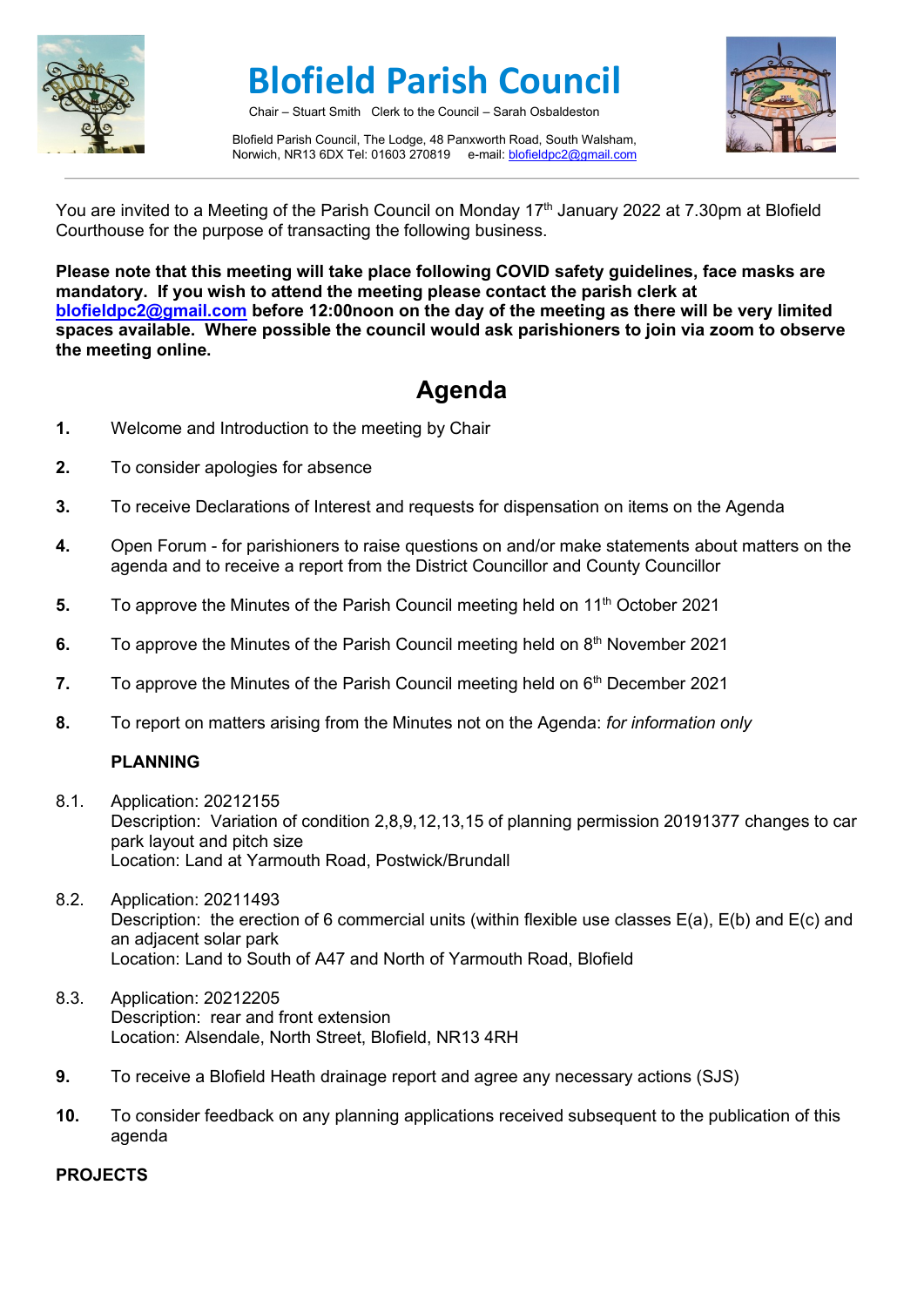- 11. To note the report from NCC Children's Services / Broadland District Council 6<sup>th</sup> December meeting and receive an update (EB/SD)
- **12.** To receive an update on the Town Pit, consider quotations and agree necessary actions (SD)
- **13.** To receive an update on Marty's Marsh and agree any necessary actions (SD/YB)
- **14.** To receive an update on the bridge project at Marty's Marsh and agree any necessary actions (SD/SJS)
- **15.** To receive an update on the churchyard PROW footpath 12 Parish Partnership works (EB)
- **16.** To agree an alternative longer life bench plaque (EB)
- **17.** To receive an update on the Courthouse planning application for window replacements (EB)
- **18.** To receive an update regarding the Country Park land linked to the 20171386 Memorial Hall Brundall development (meeting 15<sup>th</sup> Dec 2021) and agree next actions (SJS/SD)

#### **FINANCE & GOVERNANCE**

- **19.** To agree an upgrade to email storage and consider a long term more robust solution (SO/SJS)
- **20.** To consider no allotment rental increase for 2022/23 and consider allocation of a half plot for community use (SO)
- **21.** To receive an update from Focal Point and consider funding and newletter timing (SO)
- **22.** To consider CAN Norfolk membership renewal Silver level (SO)
- **23.** To approve invoices for payment, note council funds and review internal monthly checks (SO/SD)
- **24.** To agree transfer of the recent CIL income to BDC Parish Deposit Scheme (SO)
- **25.** To receive an update on S106 funds from BDC (SO)
- **26.** To note the solicitor costs for Wyngates land and agree any necessary actions (SO)

### **UPDATES / CONSIDERATIONS**

- **27.** To consider Highways England Designated funds information requests and agree actions (SD)
- **28.** To receive an update on the Heathlands Management Committee proposal regarding play equipment and agree any necessary actions (SJS)
- **29.** To receive an update from the Courthouse Management Committee meeting (SS)
- **30.** To receive an update on PROW footpath 7 concerns (SO)
- **31.** To consider safety crossing requests within Blofield (PC-B)
- **32.** To note a report from the Flooding and Local resilience webinar (MM)
- **33.** To receive the Clerk's Report & Correspondence (SO)
- **34.** Other reports and items for the next agenda *for information only*
- **35.** To note the date of the next Parish Council Meeting Monday 14<sup>th</sup> February 2022 at 7:30pm at Blofield Courthouse